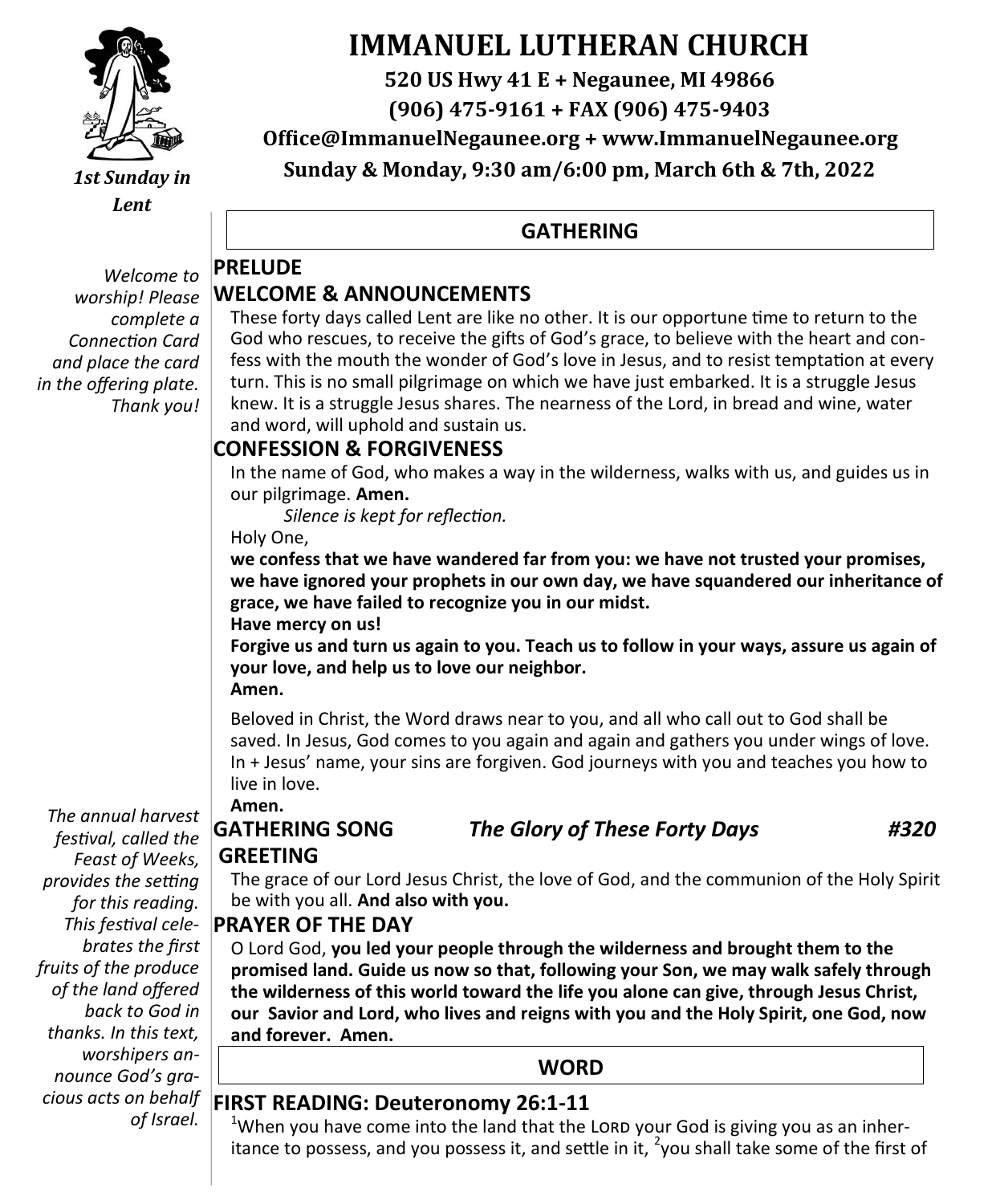all the fruit of the ground, which you harvest from the land that the LORD your God is giving you, and you shall put it in a basket and go to the place that the LORD your God will choose as a dwelling for his name.  $3$ You shall go to the priest who is in office at that time, and say to him, "Today I declare to the LORD your God that I have come into the land that the LORD swore to our ancestors to give us." <sup>4</sup>When the priest takes the basket from your hand and sets it down before the altar of the LORD your God, <sup>5</sup>you shall make this response before the LORD your God: "A wandering Aramean was my ancestor; he went down into Egypt and lived there as an alien, few in number, and there he became a great nation, mighty and populous. <sup>6</sup>When the Egyptians treated us harshly and afflicted us, by imposing hard labor on us, <sup>7</sup>we cried to the LORD, the God of our ancestors; the LORD heard our voice and saw our affliction, our toil, and our oppression. <sup>8</sup>The Lord brought us out of Egypt with a mighty hand and an outstretched arm, with a terrifying display of power, and with signs and wonders; <sup>9</sup>and he brought us into this place and gave us this land, a land flowing with milk and honey.  $^{10}$ So now I bring the first of the fruit of the ground that you, O LORD, have given me." You shall set it down before the LORD your God and bow down before the LORD your God. <sup>11</sup>Then you, together with the Levites and the aliens who reside among you, shall celebrate with all the bounty that the LORD your God has given to you and to your house. Word of God. **Word of Life. Thanks be to God.**

*God will give the angels charge over you, to guard you in all your ways.*

*Paul reminds the Christians at Rome of the foundation of their creed, the confession of faith in the risen Christ as Lord.*

#### **PSALM 91:1-2, 9-16**

 $1$ You who dwell in the shelter of the Most High,

who abide in the shadow of the Almighty-

#### **you will say to the Lord, "My refuge and my stronghold, my God in whom I put my trust."**

 $^{9}$ Because you have made the LORD your refuge, and the Most High your habitation, <sup>10</sup>**no evil will befall you, nor shall affliction come near your dwelling.**

 $11$ For God will give the angels charge over you, to guard you in all your ways.

<sup>12</sup>**Upon their hands they will bear you up,** 

**lest you strike your foot against a stone.**

<sup>13</sup>You will tread upon the lion cub and viper;

you will trample down the lion and the serpent.

<sup>14</sup>**I will deliver those who cling to me;**

**I will uphold them, because they know my name.**

 $15$ They will call me, and I will answer them;

I will be with them in trouble; I will rescue and honor them.

<sup>16</sup>**With long life will I satisfy them, and show them my salvation.**

#### **SECOND READING: Romans 10:8b-13**

 $8b$ <sup>4</sup>The word is near you, on your lips and in your heart" (that is, the word of faith that we proclaim); <sup>9</sup>because if you confess with your lips that Jesus is Lord and believe in your heart that God raised him from the dead, you will be saved. <sup>10</sup>For one believes with the heart and so is justified, and one confesses with the mouth and so is saved.  $^{11}$ The scripture says, "No one who believes in him will be put to shame."  $^{12}$ For there is no distinction between Jew and Greek; the same Lord is Lord of all and is generous to all who call on him. <sup>13</sup>For, "Everyone who calls on the name of the Lord shall be saved."

Word of God. **Word of Life. Thanks be to God.** 

#### **GOSPEL ACCLAMATION**

**One does not live by bread alone, but by every word that comes from the mouth of God.** *(Matt. 4:4)*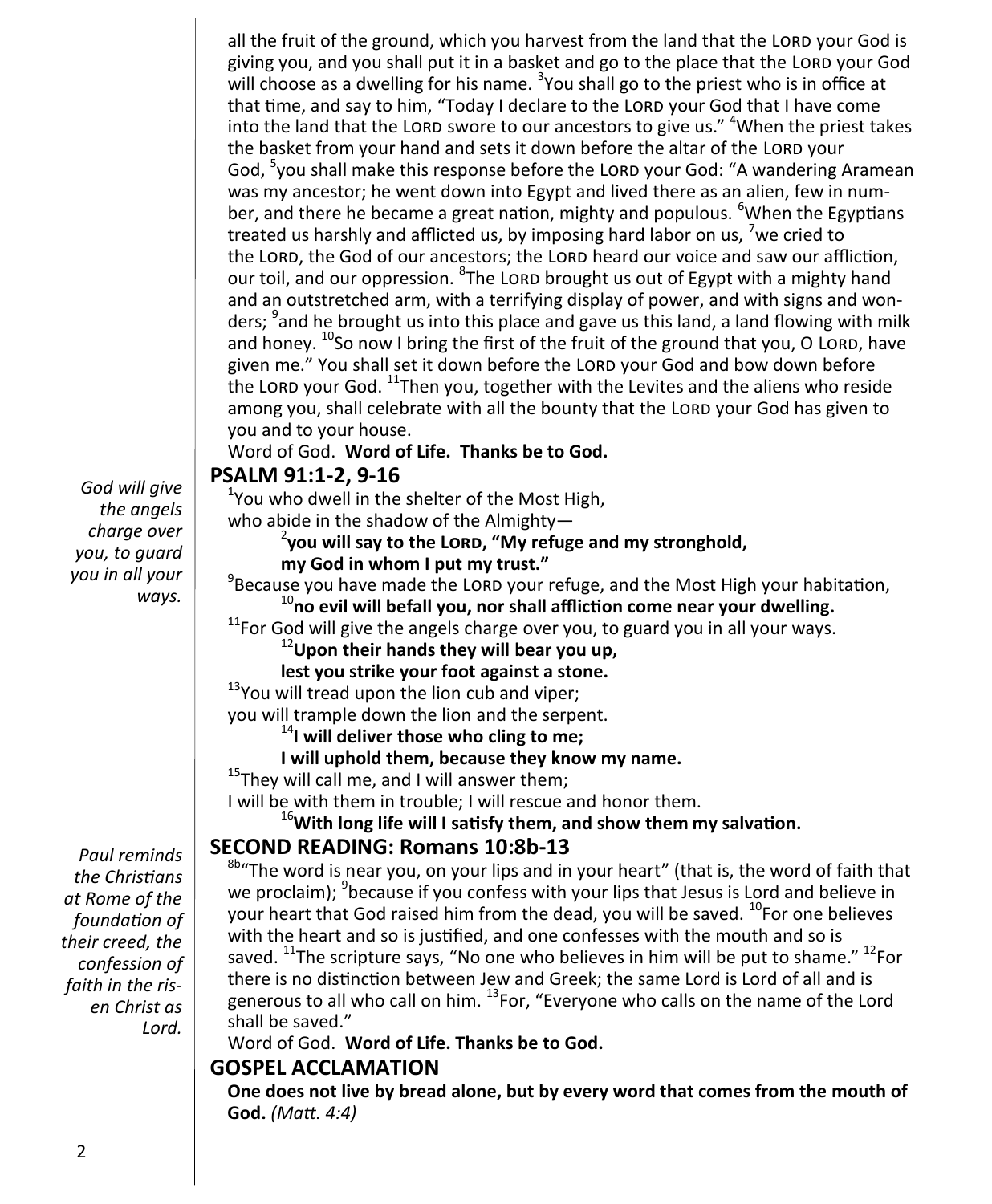#### **GOSPEL: Luke 4:1-13**

The holy gospel according to…

#### **Glory to you, O Lord.**

 $1$ Jesus, full of the Holy Spirit, returned from the Jordan and was led by the Spirit in the wilderness. <sup>2</sup> where for forty days he was tempted by the devil. He ate nothing at all during those days, and when they were over, he was famished. <sup>3</sup>The devil said to him, "If you are the Son of God, command this stone to become a loaf of bread." <sup>4</sup> Jesus answered him, "It is written, 'One does not live by bread alone.' " <sup>5</sup>Then the devil led him up and showed him in an instant all the kingdoms of the world. <sup>6</sup>And the devil said to him, "To you I will give their glory and all this authority; for it has been given over to me, and I give it to anyone I please. <sup>7</sup>If you, then, will worship me, it will all be yours." <sup>8</sup>Jesus answered him, "It is written, 'Worship the Lord your God, and serve only him.' " <sup>9</sup>Then the devil took him to Jerusalem, and placed him on the pinnacle of the temple, saying to him, "If you are the Son of God, throw yourself down from here, <sup>10</sup>for it is written, 'He will command his angels concerning you, to protect you,'  $11$ and 'On their hands they will bear you up, so that you will not dash your foot against a stone.'" <sup>12</sup> Jesus answered him, "It is said, 'Do not put the Lord your God to the test.' "<sup>13</sup>When the devil had finished every test, he departed from him until an opportune time.

The Gospel of our Lord. **Praise to you, O Christ.**

#### **SERMON** Pastor Steve Solberg **SONG** *O Lord, Throughout These Forty Days* **#319**

#### **APOSTLES' CREED**

**I believe in God, the Father almighty, creator of heaven and earth.**

**I believe in Jesus Christ, God's only Son, our Lord, who was conceived by the Holy Spirit, born of the virgin Mary, suffered under Pontius Pilate, was crucified, died, and was buried; he descended to the dead. On the third day he rose again; he ascended into heaven, he is seated at the right hand of the Father, and he will come to judge the living and the dead.**

**I believe in the Holy Spirit, the holy catholic church, the communion of saints, the forgiveness of sins, the resurrection of the body, and the life everlasting.** 

#### **Amen.**

#### **PRAYERS OF INTERCESSION**

Drawn close to the heart of God, we offer these prayers for the church, the world, and all who are in need.

*A brief silence.* 

We pray for the church. Sharpen its proclamation of the word so that your people learn to reject voices of deception and distraction. Strengthen all who are tempted to believe lies about themselves or others. Merciful God, **receive our prayer.**

We pray for the earth and all its creatures. Protect wilderness places and all plant and animal species that call them home. Sustain farmers and all laborers who work the land and harvest the fruits of its abundance. Merciful God, **receive our prayer.** 

We pray for the nations of the world. Awaken elected leaders and government officials to the needs of those who are oppressed and grant them compassion to deal mercifully with immigrants and refugees who reside among us. Merciful God, **receive our prayer.**

We pray for those in need. Rescue those experiencing mental illness or contending with addiction. Ease the anxiety of those who live with dementia. Command your angels concerning all who are sick. Merciful God, **receive our prayer.**

*After being filled with the Holy Spirit at his baptism, Jesus is led in the wilderness. Through his responses to the temptations of the devil, he defines what it means to be called "the Son of God."*

*Renew our lives that we may welcome and care for one another and that we may live and serve within the greater community of Negaunee and the world, witnessing to others your abundant love, grace, and welcome.*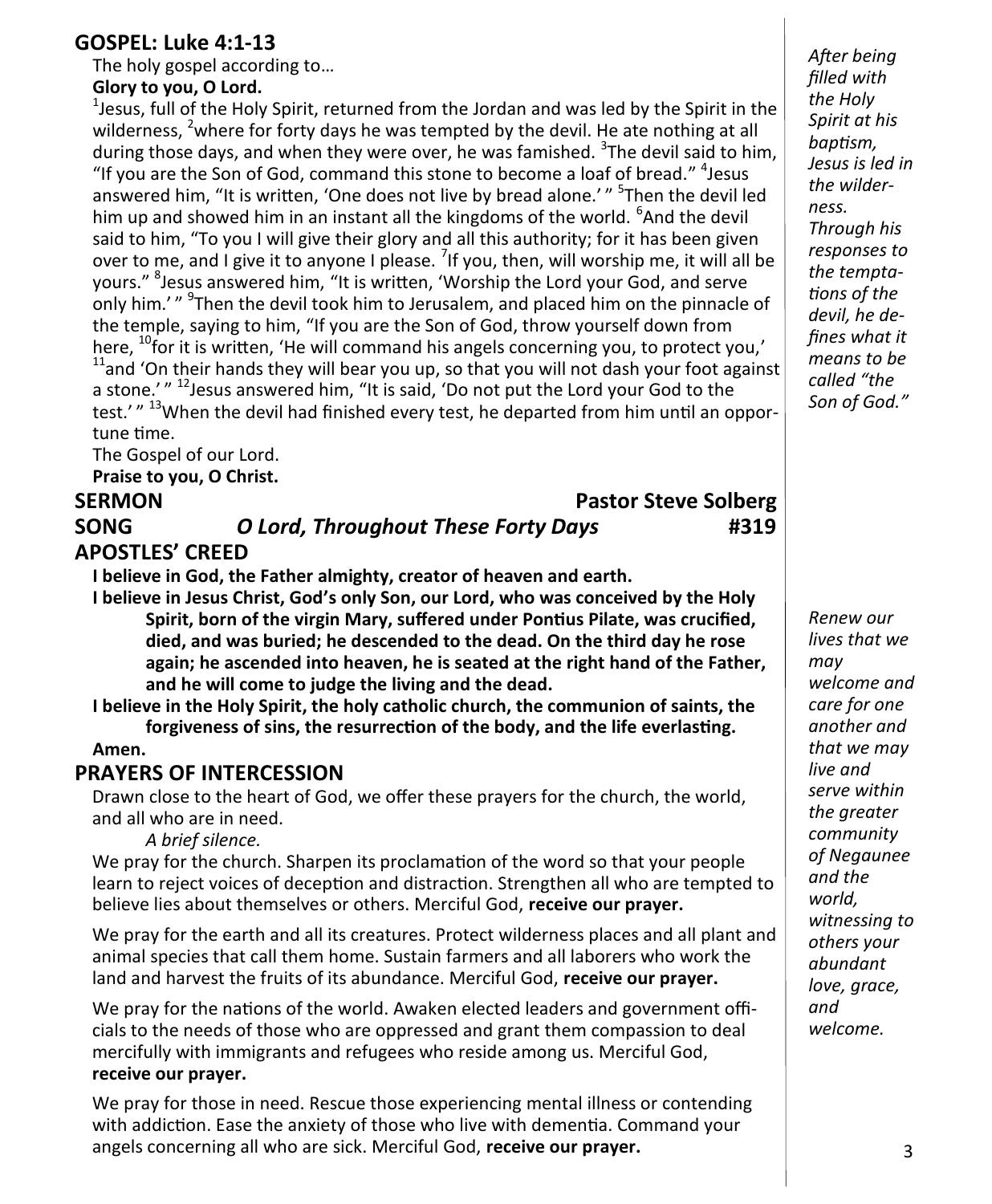We pray for this assembly. Bless those who bake bread and prepare the table for our communion celebration. Accompany those who share the bounty of this meal with those who are homebound or hospitalized. Merciful God, **receive our prayer.**

*Here other intercessions may be offered.*

We give thanks for those who have died. Gather them with all the saints into your heavenly dwelling place. Encourage us with the promise that all who call upon your name are saved. Merciful God, **receive our prayer.**

Accept the prayers we bring, O God, on behalf of a world in need, for the sake of Jesus Christ. **Amen.**

#### **SHARING OF CHRIST'S PEACE**

The peace of Christ be with you always.

**And also with you.**

#### **MEAL**

#### **OFFERING OFFERING PRAYER**

Extravagant God, **you have blessed us with the fullness of creation. Now we gather at your feast where you offer us the food that satisfies. Take and use what we offer here, come among us, and feed us with the body and blood of Christ, in whose name we pray. Amen.**

#### **THANKSGIVING AT THE TABLE**

#### **THE LORD'S PRAYER**

**Our Father in heaven, hallowed be your name, your kingdom come, your will be done, on earth as in heaven.**

**Give us today our daily bread. Forgive us our sins as we forgive those who sin against us. Save us from the time of trial and deliver us from evil.**

**For the kingdom, the power, and the glory are yours, now and forever. Amen.**

### **COMMUNION DISTRIBUTION**

#### **PRAYER AFTER COMMUNION**

Blessed Jesus, **in this rich meal of grace, you have fed us with your body, the bread of life. Now send us forth to bear your life-giving hope to a world in need. Amen.**

#### **SENDING**

#### **BLESSING**

You are children of God, anointed with the oil of gladness and strengthened for the journey. Almighty God, motherly, majestic, and mighty, ☩ bless you this day and always. **Amen.**

#### **DISMISSAL**

Go in peace. Jesus meets you on the way. **Thanks be to God.**

#### **POSTLUDE**

#### **ANNOUNCMENTS FOR THE WEEK OF, March 6-March 13, 2022**

### **\*BIRTHDAYS**

 **Happy** 85th **Birthday** to *Joyce Peterson* on February 26th **Happy** 81st **Birthday** to *Deanna Johnson* on February 27th. **Happy** 82nd **Birthday** to *Vera Palomaki* on March 2nd. **Happy** 82nd **Birthday** to *Nancy Burton* on March 12th.

*All baptized Christians who believe this true presence are welcome and encouraged to receive Holy Communion today. Please assist your child(ren) if you wish them communed.*

 *Parents, We believe that the true body and blood of Jesus Christ is in/with/under the bread and wine.*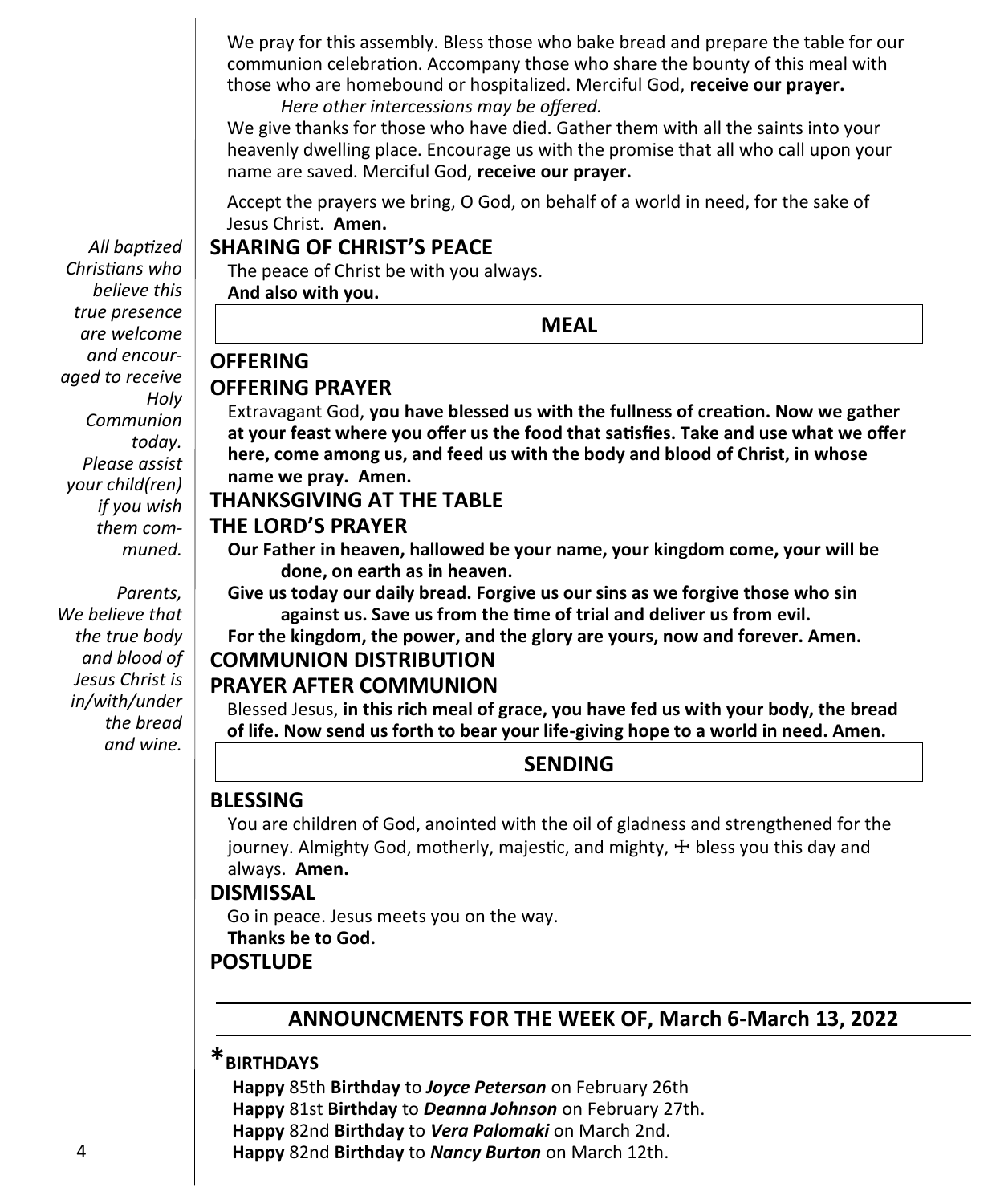#### **\*ARE YOU WANTING A WAY TO SUPPORT FINANCIAL UKRAINE'S REFUGEES?** We

can work through Lutheran World Relief (LWR), donating through Immanuel, noting "LWR" or "Ukraine". Or you can give online directly to LWR's "World of Good Fund," providing families facing crisis with emergency food, clean water, safe shelter, medical supplies and more. Your love will reach neighbors in Ukraine and around the world with the lifesaving care they need.



**\*WELCOME TO LENT** In cooperation with Yombo Parish and Pastor Michael Locko, we will focus on *"fasting"* (Matthew 6:16-18) during our Lenten mid-week services. Immanuel's approach will be *"Fasting: Disrupting the Ordinary to Gain the Extraordinary"* and include: **a)** Fasting from Worry; **b)** Fasting from Anger & Hatred; **c)** Fasting from Judgements; **d)** Fasting from Forgetting; and **e)** Fasting from Being Your Own Savior.

**\*LENTEN SOUP SUPPERS** This Wednesday, March 9, and each following Wednesday in Lent, our *Soup Suppers* will take place. Donations or soups, breads, and desserts, are needed. There is a SIGN-UP sheet posted near the Fellowship Hall door for you to sign up for the various Wednesdays for bringing YOUR delicious 'foods'. Thank you for contributing to the Lenten Soup Suppers. Then, come for our soup supper at 5:30 pm, followed by a  $\frac{1}{2}$ -hour service at 6:15 pm.

**\*MEN'S LENTEN PRAYER BREAKFASTS** … began this past Saturday, March 5th, at 8:30 am in the Fellowship Hall and will meet every Saturday throughout Lent. The breakfast starts at 8:30 am followed by a discussion of Sunday's readings and any topic that you may want to share. The meeting ends at 9:30 am. For more information, please call Walter Scanlon @ 906-235- 2294. All of you men are welcome, and Walter hopes to see you there!

**\*REVELATION STUDY…** continues on Thursdays at 6:00 pm, both in person (fellowship hall) and online (church website). No RSVP is necessary. Just bring your Bible. Pastor Steve will provide study materials in downloadable and printed form. Explore this strange and wonderful final book of the New Testament that is best understood as a series of seven broad cycles each beginning either with the life of Christ or the beginning of the Christian Church and completed by the coming of Christ for judgment of the world.

**\*CHURCH PHOTO DIRECTORY: A HARD-COPY OF OUR CHURCH DIRECTORY IS AVAILABLE AT THE CHURCH!** You can also view it online or via the FREE mobile app. Printed copies are available on the upper level resource table and at the front entrance. To view the directory online, go to **members.InstantChurchDirectory.com** and follow the prompts under "Sign In" to "Create a login now." Use your email address that you included in your directory submission and confirm it following the instructions. If you did not submit an email for directory use, you won't be able to access the directory online. There is also a free mobile app available for download at the Apple® App store in iTunes®, Google Play™ store and the Amazon Fire App Store. Simply search for "**Instant Church Directory**" to get the download. The same login protocol as above applies to the app. Need help or have questions? Please contact the church office: (906) 475-9161.

**\*GIVING YOUR OFFERINGS:** Thank you for continuing to financially support our on-going congregational mission. **NOTE:** The GivePlus Mobile App will be phased out by April 30th. After that date, GivePlus Mobile app will no longer be supported. In its place, you may download the VANCO Mobile app. VANCO Mobile is a free app and offers a better user experience with easy giving options, including giving to special funds. Here are the steps to follow: 1) **Search for Our Church** - Enter our church's name or use the invite code and click SEARCH. Then, select our church. 2) **Select Your Fund and Amount** - Select your fund and donation frequency, then select your payment method. 3) **Enter Payment Method** - Select a payment method and enter your credit card, debit card, or













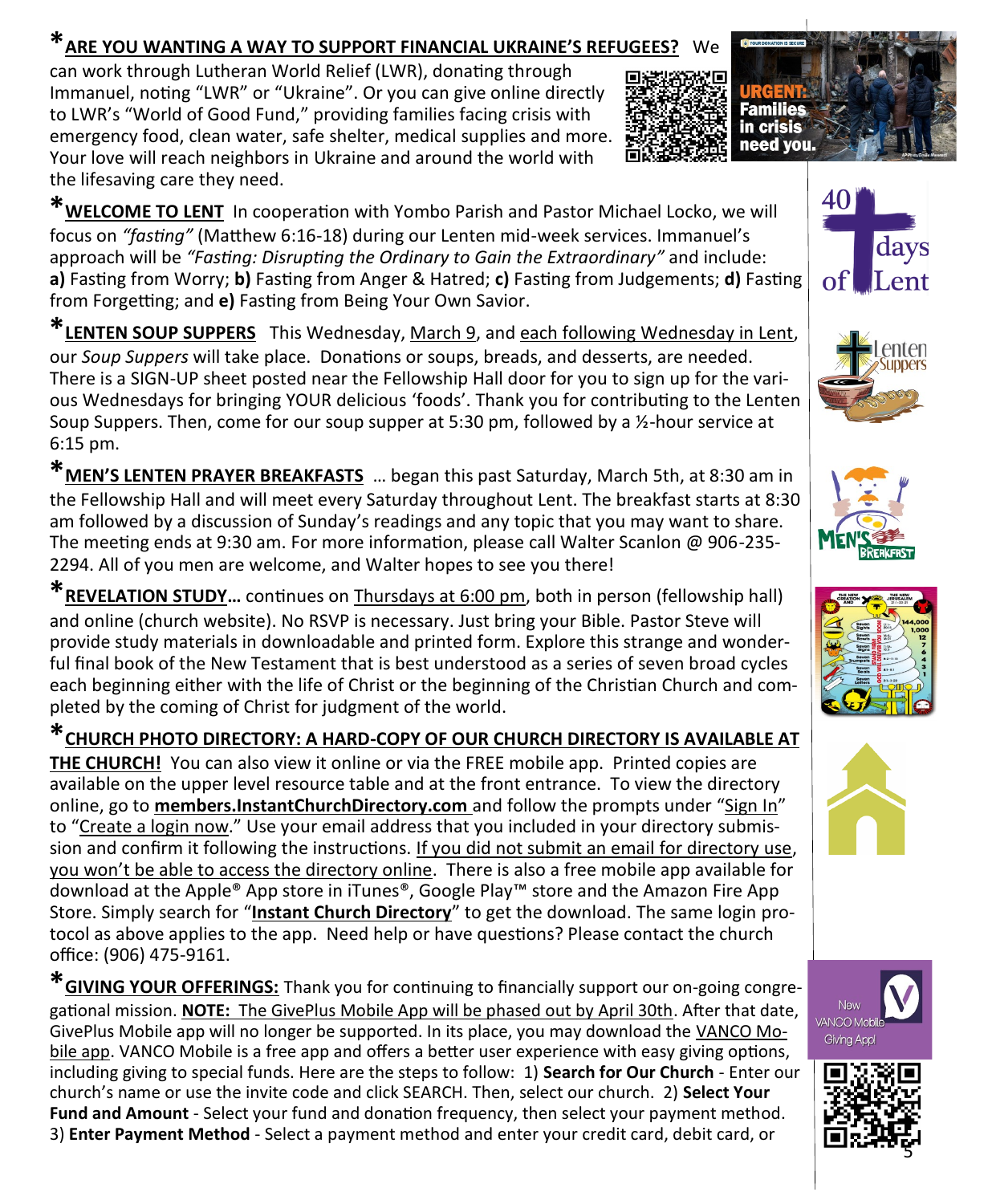bank account information. You can save this payment method for future donations. 4) **Choose to Cover Processing Fees** - You can choose to cover the donation processing fees by adding a small amount on top of your gift. Click the button to opt in. 5) **Complete Your donation** - Review and complete your gift by clicking SUBMIT. If giving online through Immanuel's website, there is no change.



**\*SUNDAY SCHOOL:** If you are interested in Sunday School for your child(ren), there is always open enrollment for toddlers through Grade 5. The class meets at 9:15 am and classes start at 9:30 am. Go to the Facebook page for updated information, or you can always call the office at (906-475-9161). Bring your child(ren) to worship with us.

**- - - - - - - - - - - - - - - - - - - - - - - - - - - - - - - - - - - - - - -** 



#### **KEEP IN YOUR PRAYERS:**

**Pray For**: *Nancy Burton, Pat DeWitt, Dan Hendrickson, Pete Hicks, Billy Jo Kaufman, Peggy Jackson, Betty Kinnunen, Anna Laurila, Don & Mary Leece, Wendy Niemi, Arianna Paananen, Don & Vera Palomaki, Joyce Peterson, Jessica Roberts, Linda Sjolund, Richard Toyra, and all COVID patients*.

Our Shut-ins: *Bettie Ahola, Rudy Gagnon, Charlene Kivisto, Timothy Kjellman, Betty Lukkarinen, Leo Nirva, Mary Parkkonen, Janet* 

*Penhale, Butch Pynnonen, Lillian Rivers, Paul Smith, Lynne Tossava*.

Members in the Armed Service: *Luke DeWitt, Adrianna Gustafson, Michael Gustafson, Hunter (Jessica) Hetrick, Dennis Koski, Jacque Kurian, Tanner Romback, Trevor Romback, Michael Sedlock, Ethan Wallner,* and *all Armed Services Families.*

## **VOLUNTEERS ASSISTING IN SERVICE**

**- - - - - - - - - - - - - - - - - - - - - - - - - - - - - - - - - - - - - - -** 

 **SERVING IN WORSHIP:** *Pastor Steve Solberg*

**ORGANIST/PIANIST/MUSICIAN:** *Connie Scanlon*

**Worship Services: Sun. @ 9:30 am / Mon. @ 6 pm**

**Office Hours: 8 am-2 pm, Monday-Thursday (or by appt.)**

#### **ASSISTING IN THE SERVICE:**

| 9:30 am USHERS/GREETERS - Dan & Fae Collins |                                                  |  |
|---------------------------------------------|--------------------------------------------------|--|
|                                             | 6 pm USHERS/GREETERS - Deb Hicks & Diana Hetrick |  |
| 9:30 am LECTOR<br>6 pm LECTOR               | — Dave Keranen<br>— Sheila Meier                 |  |
| 9:30 am COMM. ASST.'S<br>6 pm COMM. ASST.'S | – Linda Dillman<br>– Cheryl Dix                  |  |
| 9:30 am Tech Team                           | - Tyler Moore, Luanne Skrenes                    |  |
| 6 pm Tech Team                              | - Tyler Moore                                    |  |
|                                             |                                                  |  |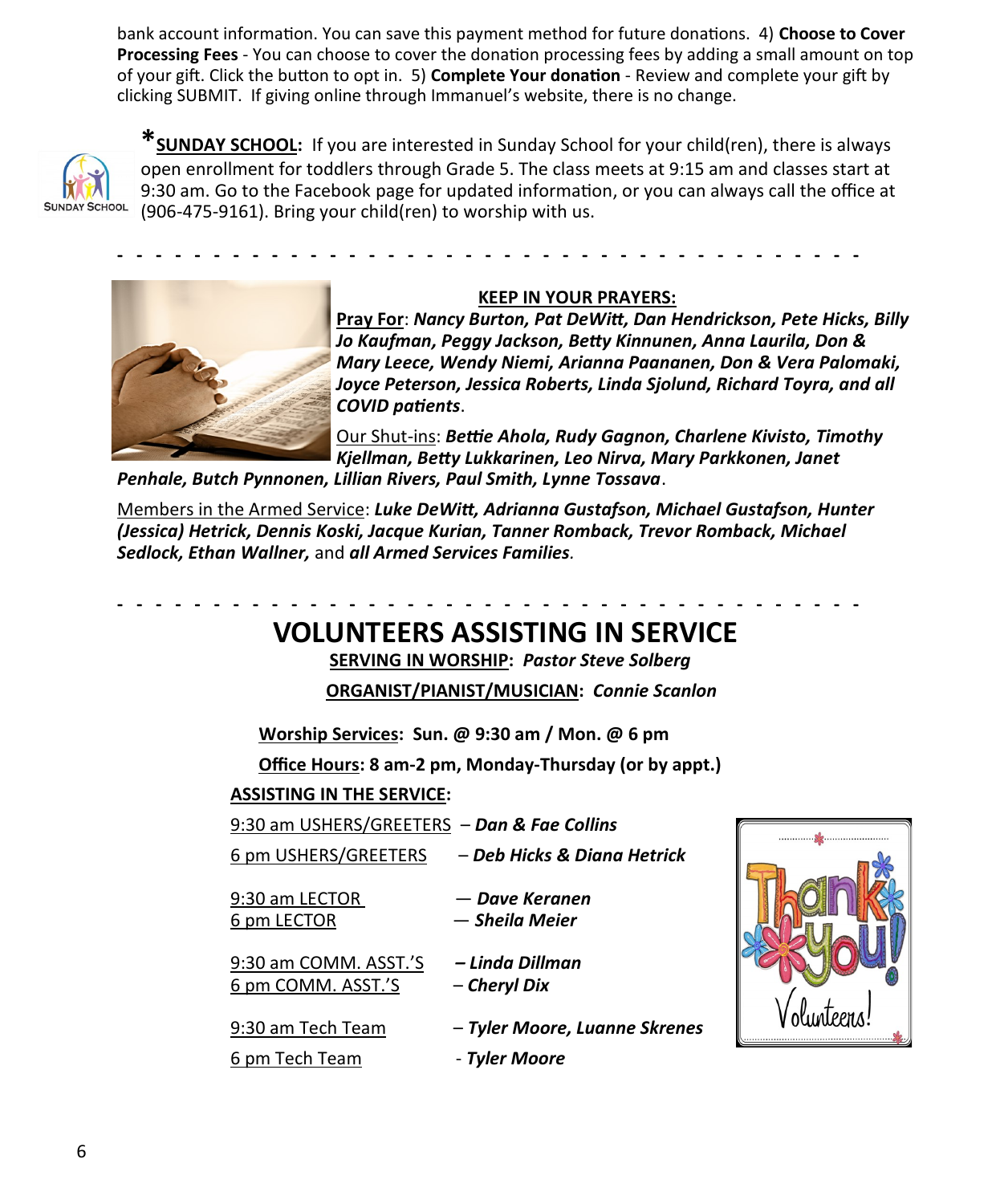# **MARCH'S MONTHLY MISSION**

**IN MARCH**, **our Immanuel's Fortune Lake Camp Scholarship Fund will be the Mission Emphasis (ME), enabling people from Immanuel, young and old, to participate in the out-door camping ministries of Fortune Lake Lutheran Camp (FLLC) near Crystal Falls, MI.**

Outdoor camping ministry reaches people like none other. We'd like to encourage those connections by providing scholarship funds to our



local youth, making it more affordable for them to attend a week of summer camp and other retreats throughout the year. In this special place, campers disconnect from the world in order to reconnect with God, each other, and themselves. Campers experience the beauty of God's creation, amazing camp staff, other campers, Good News themes, and all the fun that a week can hold.

If you wish to give to Immanuel's Fortune Lake Camp Scholarship Fund, use the *March Monthly Mission envelope* from your offering envelope box or in some other way designate your gift. *Thank you for your generosity!* 

> Thank you for giving \$ 1,215.00 in February to *Messiah Lutheran Church Asylum Refugee Support.* The recipients will be richly blessed with your generosity! Thank you!